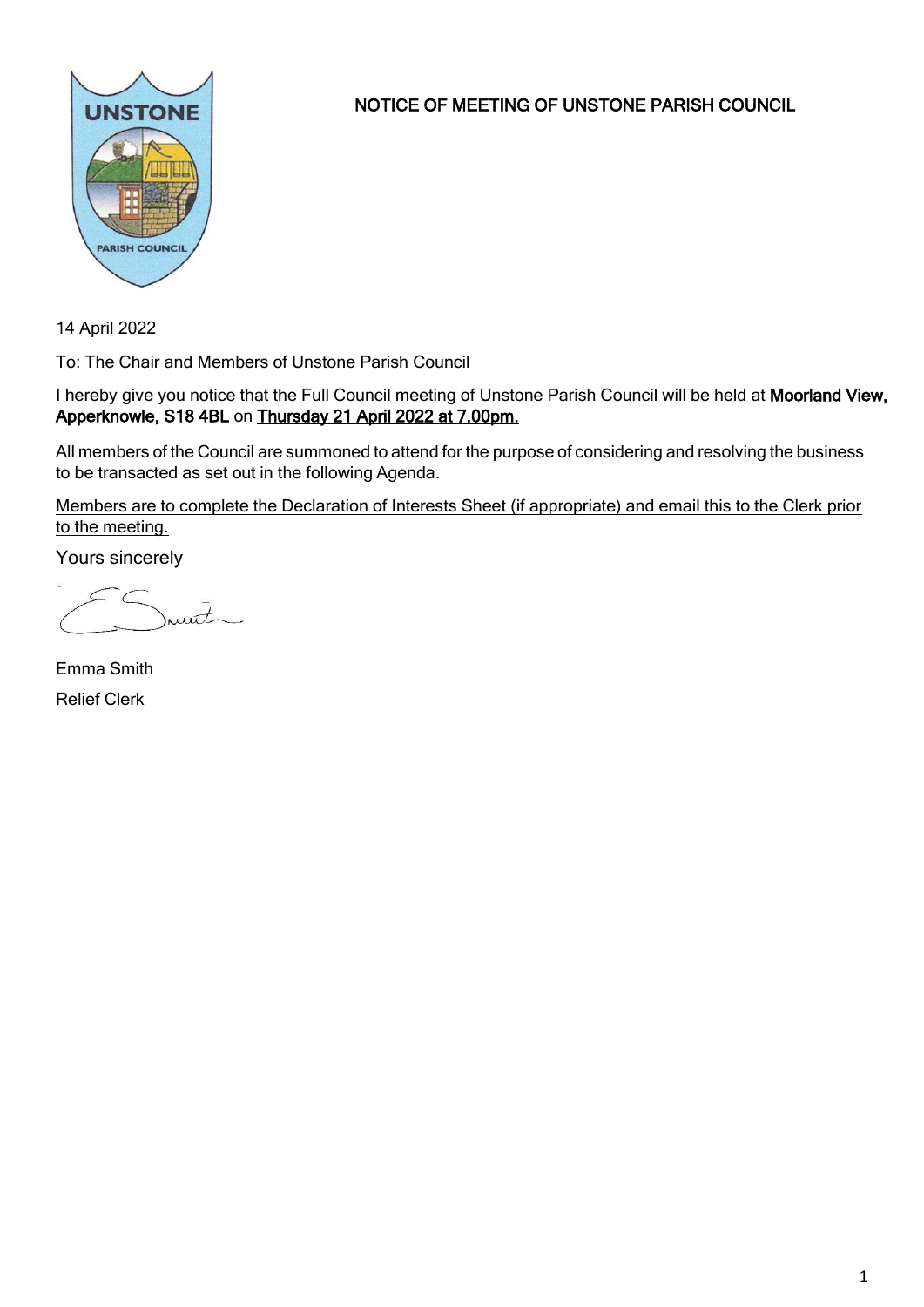### NON-CONFIDENTIAL

### 1. To receive apologies for absence.

### 2. Variation of Order of Business.

#### 3. Declaration of Members Interests and Requests for Dispensation

Members are requested to declare the existence and nature of any disclosable pecuniary interest and/or other interest, not already on their register of interests, in any item on the agenda and withdraw from the meeting at the appropriate time, or to request a dispensation. Please note that appropriate forms should be completed prior to commencement of the meeting.

4. Confidential Item – To determine which items, if any, on the Agenda should be taken with the public excluded. If the Council decides to exclude the public it will be necessary to pass a resolution in the following terms:-

"That in view of the confidential nature of the business about to be transacted, to consider a resolution to exclude the Press and Public from the meeting in accordance with the Public Bodies (Admission to Meetings) Act 1960, s1, in order to discuss the item."

### 5. To confirm the minutes of the Council Meeting held on 17 March 2022

### 6. To confirm the minutes of the Finance and Staff Working Party held on 17 March 2022

#### 7. **Reports**

- (a) If the Police Liaison Officer is in attendance they will be given the opportunity to raise any relevant matter
- (b) If a County Council or District Council Member is in attendance they will be given the opportunity to raise any relevant matter.

#### 8. Chair's Announcements

#### 9. To note/discuss Clerks report/correspondence received

- (a) NEDDC Civic Service in Commemoration of Her Majesty the Queen's Platinum Jubilee will be held at St John's Church, Walton on Sunday 22 May 2022 at 3pm
- (b) NEDDC Leaders Briefing April 2022
- (c) Peace Funerals Apperknowle discount no response
- 10. To note Dronfield Cycle Path no update
- 11. To discuss Tommy Figures Cllr Rogers to report
- 12. To approve grant for Hymnal at the Apperknowle Methodist Church
- 13. To discuss Dronfield Joint Burial Committee
- 14. To discuss One Planet Matters/ Community Orchard Cllr Dale

### 15. Caretakers report

- (a) To note caretakers report circulated to all Councillors
- (b) To discuss purchase of Oak Tree for QPJ

### 16. Responsible Financial Officer report

- (a) To approve the payment list for April 2022
- (b) To approve the bank reconciliations for 31 March 2022
- (c) To approve grant form
- (d) To note van vehicle agreement extension until 28/11/2022

### 17. To discuss Speed Indicator Devices (SID) in Unstone

18. To discuss clearing of the ditches and dykes at Long Lane